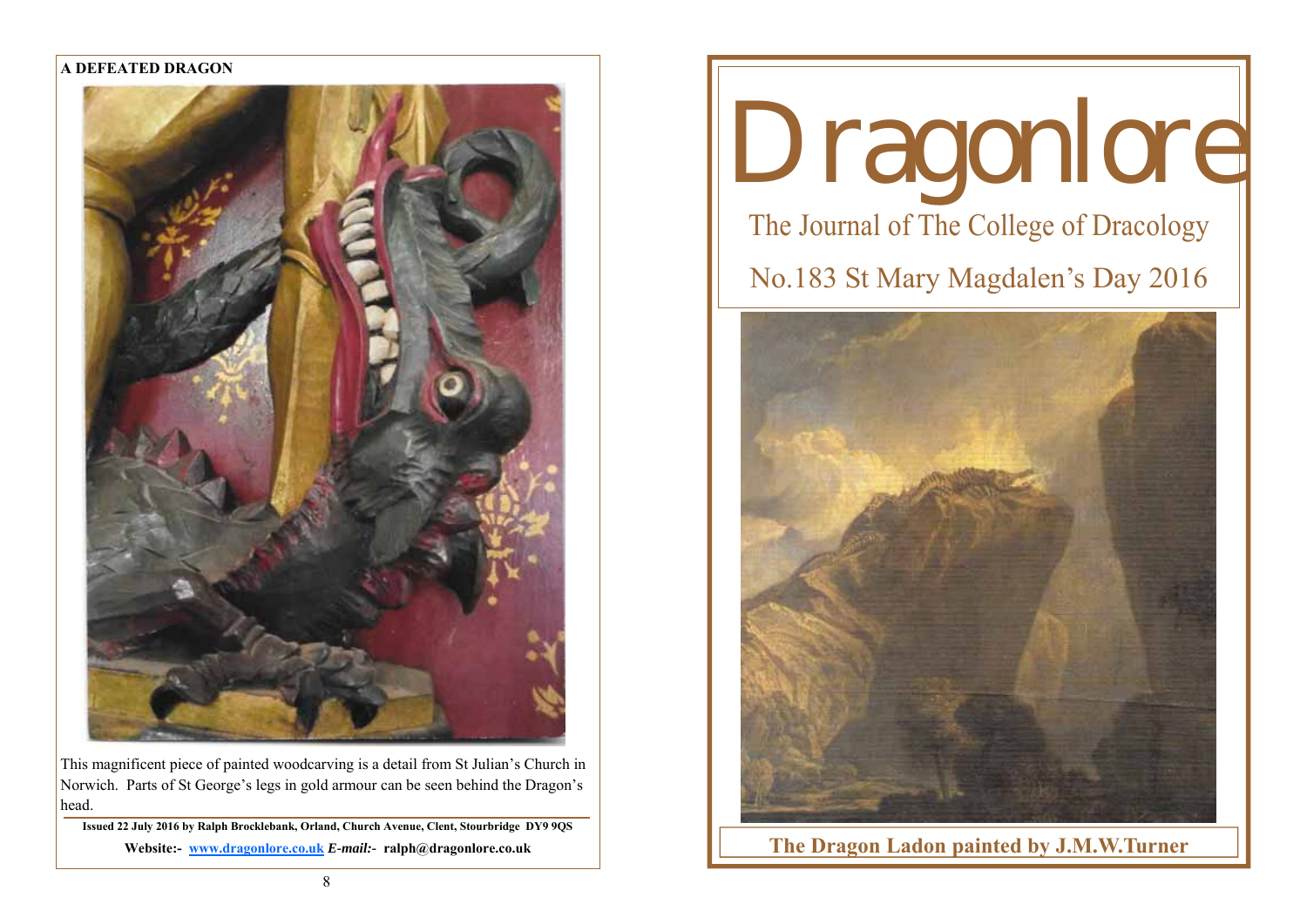

 **The College of Dracology for the Study of Fabulous Beasts** 



Mary Magdalen is mentioned in all four Gospels and certainly played an important part in the life of Jesus, though there has been much controversy as to exactly what that was. One pope declared that she was a reformed prostitute, though there is no indication in the Gospels that this was the case. More recent studies have concluded that she was a leading member of the family with which Jesus stayed, some even speculating that she was his wife. Nothing is known of the life of Jesus between his discovery in the temple by his mother when a boy, and his baptism in the Jordan by John at the start of his three years' ministry. It is assumed that he was most probably a Rabbi and traditionally Rabbis were expected to marry, but that is scarcely evidence. Whatever the truth, Mary was highly revered in the Middle Ages and there are Colleges named in her honour at both Oxford and Cambridge (even if they cannot agree on the spelling of Magdalen/e). All are agreed that her feast day falls on 22 July.

The Dragon on the cover is Turner's version of Ladon, and is a small detail in his painting of *The Goddess of Discord choosing the Apple of Contention in the Garden of the Hesperides*. Ladon's job was to guard the golden apples, and he eventually fell foul of Heracles who had been charged with stealing them. It is said that Turner originally painted a much more heraldic Dragon, but re-painted it after he had been shown pictures of newly-discovered fossil dinosaurs that were believed to be true Dragons. Whether true or not, this creature is quite like the sort of monster that the Greeks would have imagined in this context.

# **A DEFIANT DRAGON Phil and Maria Hewitt** sent this card with a detail from the spandrel above St Jeron in the sixteenthcentury chancel rood screen in their own Church of St Mary's, North Tuddenham, Norfolk, next door to Mattishall where they live.



**The Heraldic Craftsman No. 92, July 2016** has on the cover the arms of Anthony Wood as painted by Dan Escott, with its precarious winged lion crest (*below*). Superb on paper, this crest would be almost impossible to manage in real threedimensional life. Also included are a Dragon being slain by St George in a memorial window, a Sea-horse, a Sea Wyvern, an Heraldic Tyger and the Unicorn and Welch Dragon on various British coins.

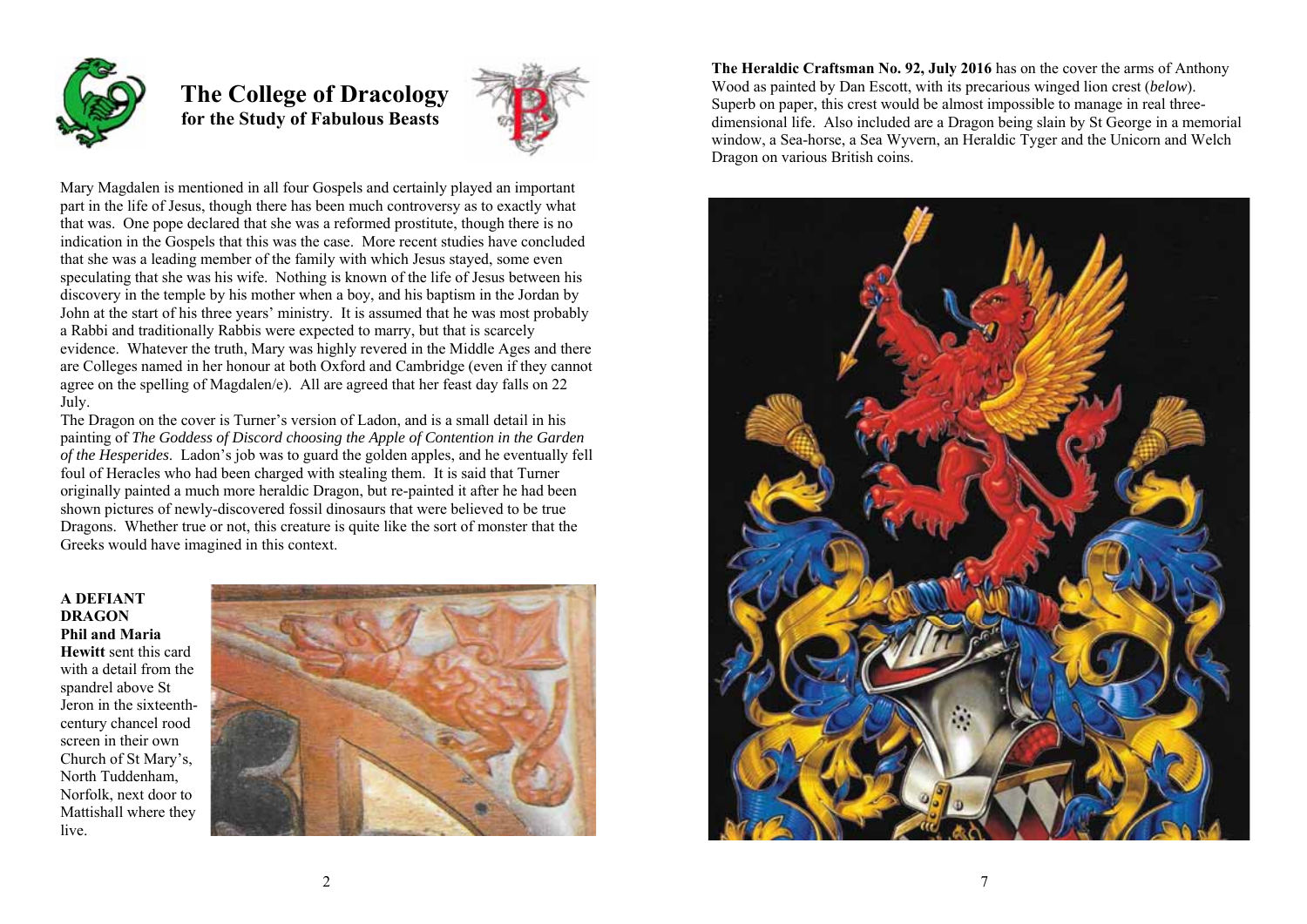**The Heraldry Gazette, No 140, June 2016** has on the cover the newly-granted Achievement of the recentlyfounded Institute of Further Education in England, which is full of references to the vocational subject areas taught by its members, not least in the crest (*right*). Pegasus "stands for both the creative and the aviation industries, he places one foot on a harp for the musical professions, around his neck is a collar compony of anchors for the maritime industries and also as a reminder of the Chairman,



Lord Lingfield, for there is a similar collar on his own Bagwyn Crest." (For more on his Bagwyn, see our Nos 143 and 153.) Later, on page 18, there is a picture of an unusual hybrid (*left*) spotted by Roger Callan in Bern in Switzerland and brought home for identification. The upper half is certainly a Griffin but the nether region includes cloven hooves, which were a puzzle. If we may take as precedents the Hippogriff, in which the leonine parts of the Griffin have been replaced by a horse's, and the Bucentaur, in which the equine parts of a Centaur have been replaced by a bull's, I think we may safely call this composite creature a **Buogriff.** 

## **TWO DISTINGUISHED DRAGONS**



**Jane Connell** has sent two pictures of Dragons displaying extraordinary craftsmanship. First is this piece of Tiffany jewellery (*above*), a brooch from 1967 made from platinum and gold (the main body), turquoise (the egg), diamonds (studded all over), emeralds (the eyes) and a ruby (the pendant). It was designed by Donald Caflin and is 5.7 x 4.4 cm in size. As a complete contrast, the other one is a remarkable piece of painted woodcarving from St Julian's Church in Norwich (*see back page*).